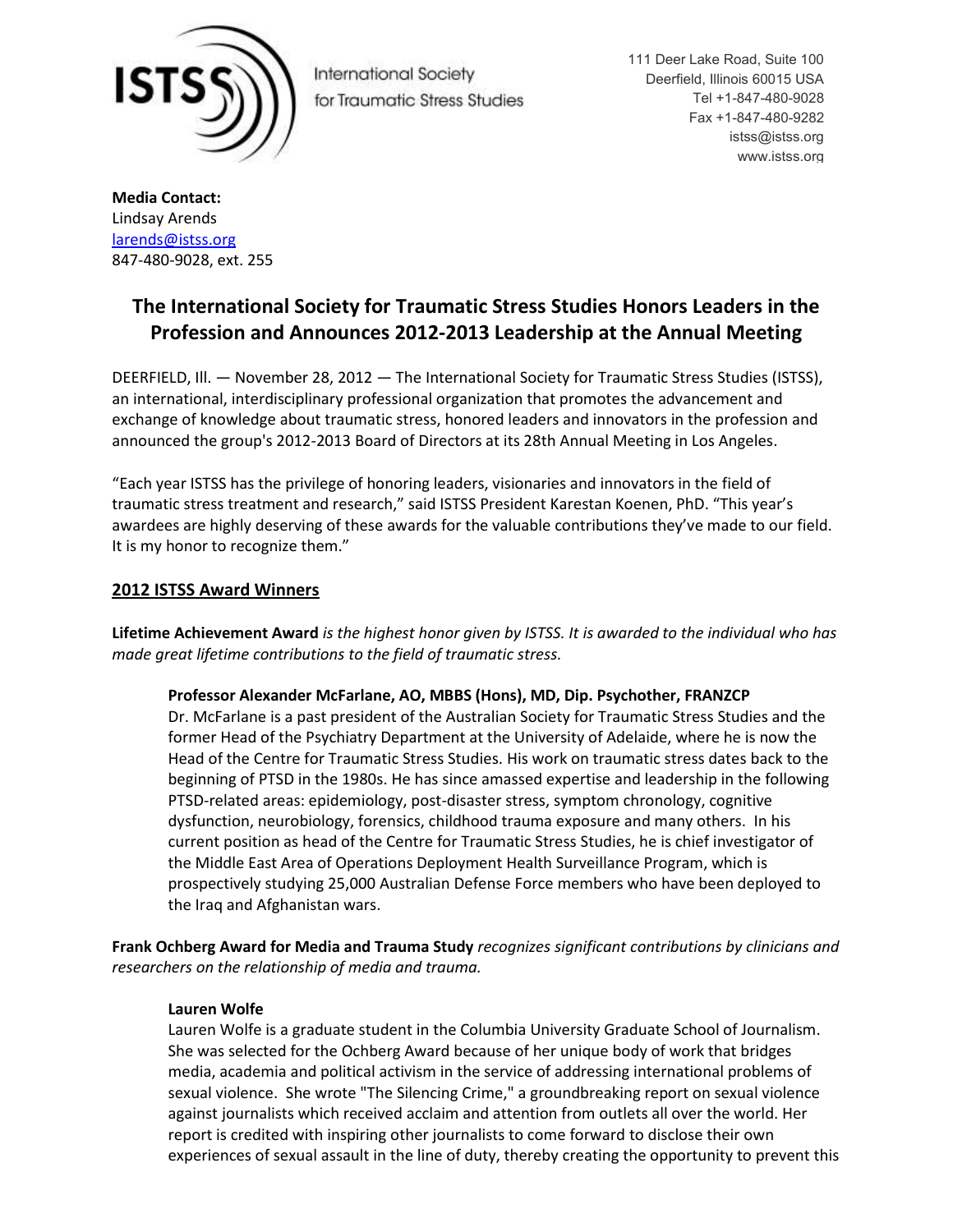widespread but previously unacknowledged problem. Most recently, Ms. Wolfe has led an effort to end sexualized violence as a tool of war called the *Women Under Siege Project*.

**Public Advocacy Award** *is given for outstanding and fundamental contributions to advancing social understanding of trauma.*

#### **Jacqueline Garrick, LCSW-C**

Jacqueline Garrick is a social worker, veteran and policy analyst whose own military and clinical experiences have led her to dedicate her 25 year career to educating and advocating for recognition of and advancements in treating posttraumatic stress disorder (PTSD) among service members, veterans and their families. Most recently, Ms. Garrick was selected as a White House Political Appointee to the Department of Defense (DoD). In that capacity she has served key governmental roles, including Principal Director/Acting Deputy Under Secretary for Defense in the DoD Wounded Warrior Care and Transition Policy Office and Special Assistant for Resiliency, Readiness, and Suicide Prevention in the DoD Reserve Affairs and Acting Director of the Defense Suicide Prevention Office. As such, some of her most recent accomplishments have been directed at not only advocating for veterans but also saving their lives through enhanced public awareness and promotion of excellent science, practice and policy.

**Chaim and Bela Danieli Young Professional Award** *recognizes excellence in traumatic stress service or research by an individual who has completed his or her training within the last five years.*

### **Robert H. Pietrzak, PhD, MPH**

Dr. Pietrzak earned his MPH from the University of Connecticut in 2003 and his PhD in clinical psychology from the same institution in 2008. He is now an assistant professor in the Department of Psychiatry at Yale Medical School also the National Center for PTSD. His work has centered on characterizing the prevalence and correlates of PTSD in military personnel with a special focus on aging. The issues examined in his research have included: stigma, barriers to healthcare utilization, traumatic brain injury, PTSD symptom structure, resilience, social support, depressive symptoms and suicide

**Robert S. Laufer Award for Outstanding Scientific Achievement** *is given to an individual or group who has made an outstanding contribution to research in the field of traumatic stress.*

#### **Alexander Neumeister, MD**

Dr. Neumeister is a professor of Psychiatry and Radiology at New York University School of Medicine. He is the former director of the Molecular Brain Imaging (NCPTSD) in the Department of Psychiatry at Yale University Medical School. He exemplifies an emerging transdiagnostic approach in psychopathology research. In addition to furthering our understanding of disorders such as depression, anorexia, pathological gambling and substance abuse, Dr. Neumeister has focused for the last decade on the neurobiology of stress-related disorders with an aim of identifying novel biomarkers and targets for psychopharmacologic intervention.

**Sarah Haley Memorial Award for Clinical Excellence** *is given to a clinician or group of clinicians in direct service to traumatized individuals. This written and/or verbal communication to the field must exemplify the work of Sarah Haley.* 

#### **Judith A. Cohen, MD**

Dr. Cohen is a professor of Psychiatry at Drexel University College of Medicine and the Medical Director of the Center for Traumatic Stress in Children and Adolescents at Allegheny General Hospital. She is also a distinguished fellow of the American Psychiatric Association. Her accomplishments go beyond clinical excellence and include authorship or co-authorship of over 90 peer-reviewed publications, 39 book chapters and five books. She has been federally funded